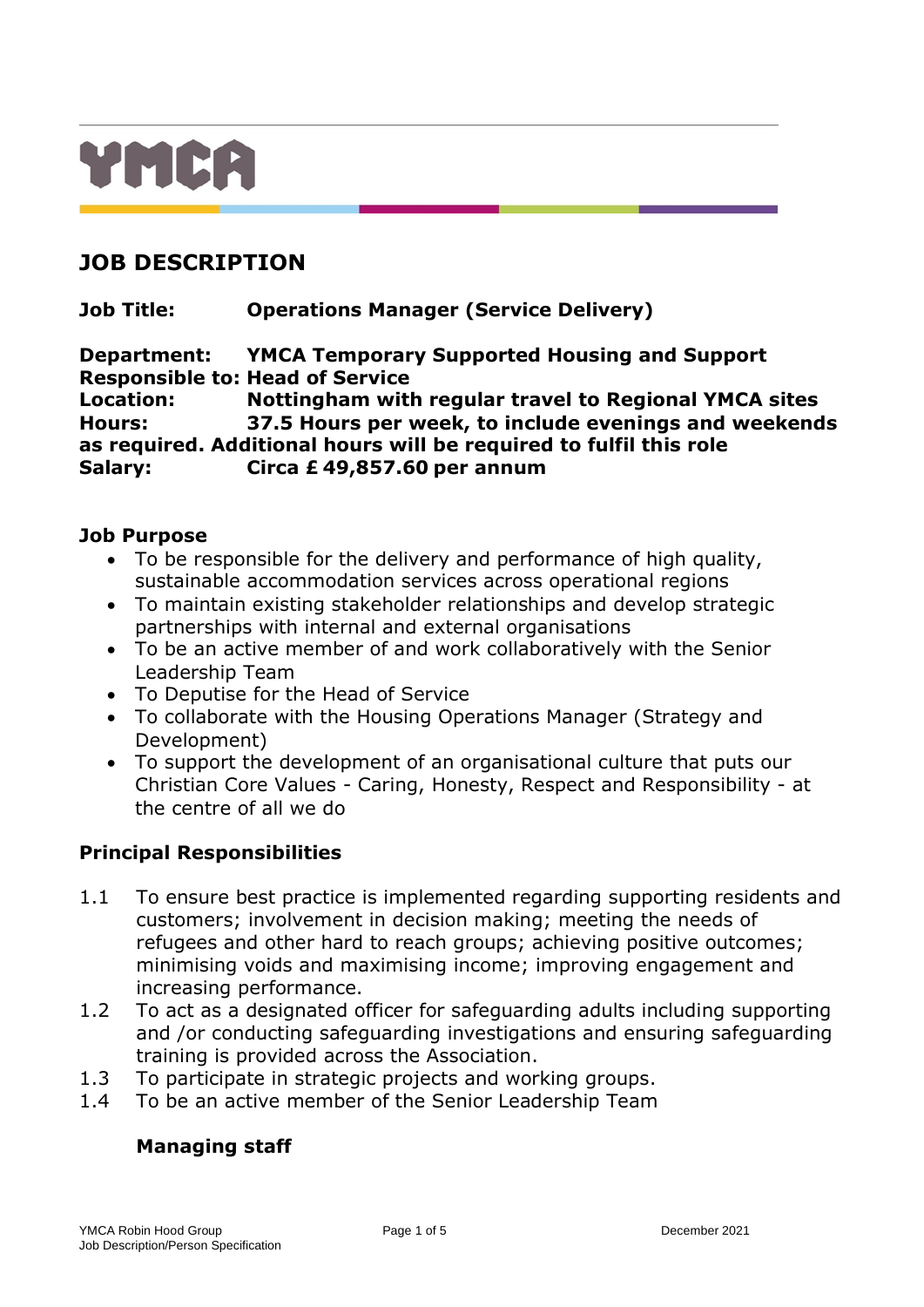- 1.5 To work with the Head of Service and Senior Managers to provide transformational leadership, give clear direction to staff to engage with the organisation's mission, vision, core values and strategic priorities.
- 1.6 To lead in a style that develops and empowers staff and facilitates discretionary effort.
- 1.7 To promote a positive work environment and support excellent customer service.
- 1.8 To support the Housing Development Managers to supervise and evaluate staff performance, set targets and manage underperformance and ensure appropriate staffing levels are maintained.

Encourage a culture of openness and transparency, increasing levels of employee engagement.

#### **Managing Resources**

- 1.9 To be responsible for the financial sustainability, probity and growth of the department, including creating and managing budgets; forecasting; reporting on variances and monthly monitoring of income and expenditure.
- 1.10 To ensure the efficient collection of housing benefit and personal charge contributions.
- 1.11 To work with colleagues to sustain existing funding and secure additional resources and funding.
- 1.12 To ensure the efficient preparation monitoring, contractual and funding returns.
- 1.13 To work with the Facilities Operations Manager and colleagues to ensure adherence to Health and Safety legislation, policy and procedures.
- 1.14 To ensure adherence to data protection legislation, policy and procedure.

## **Responsibilities of all YMCA staff, casual workers and managers**

#### **1 Ambassador for the YMCA**

To act as an advocate and ambassador of the YMCA; promoting and exemplifying the YMCA's core values, mission, vision, and ethos and to positively and proactively protect the YMCA's reputation.

#### **2 Other Duties**

To undertake any other duties and responsibilities as may be assigned by your Line Manager or anyone else designated by the Chief Executive Officer, as necessary. To work in a flexible way to ensure that workload is completed and to undertake any other jobs commensurate with the seniority of the post.

#### **3 Discretion to Act**

To exercise discretion in the performance of the duties of the post, to use best practice and to ensure the effective and efficient use of resources.

Nothing in this Job Description is intended to authorise the post-holder to undertake responsibilities that belong properly to trustees and members of the Executive Management Team unless properly authorised to do so by the Chief Executive directly or through an appropriate manager.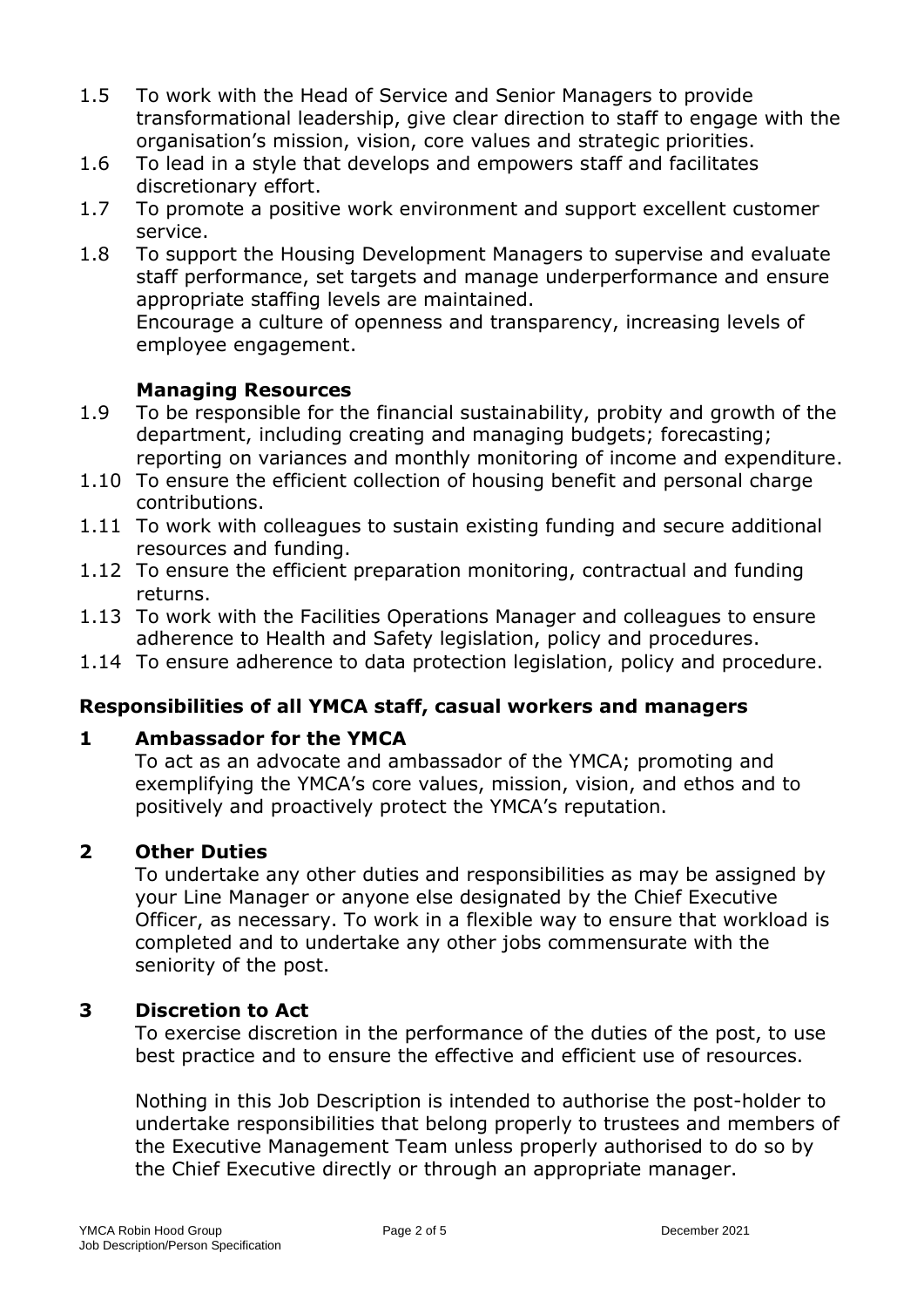## **4 Relationships and Confidentiality**

To establish, maintain and enhance team-working with colleagues and staff of YMCA Robin Hood Group and to keep confidential all information about individuals and the business of YMCA Robin Hood Group. Any breach of confidentiality will be treated seriously and may lead to dismissal.

#### **5 Association Ethos**

To support the Christian ethos and core values of the Association. The Association is committed to equality of opportunity and expects all staff and casual workers to abide by our Equality and Diversity Policy.

#### **6 Health and Safety**

To adhere to the Association's Health and Safety policies at all times.

#### **Line Management Responsibility:**

Housing Development Managers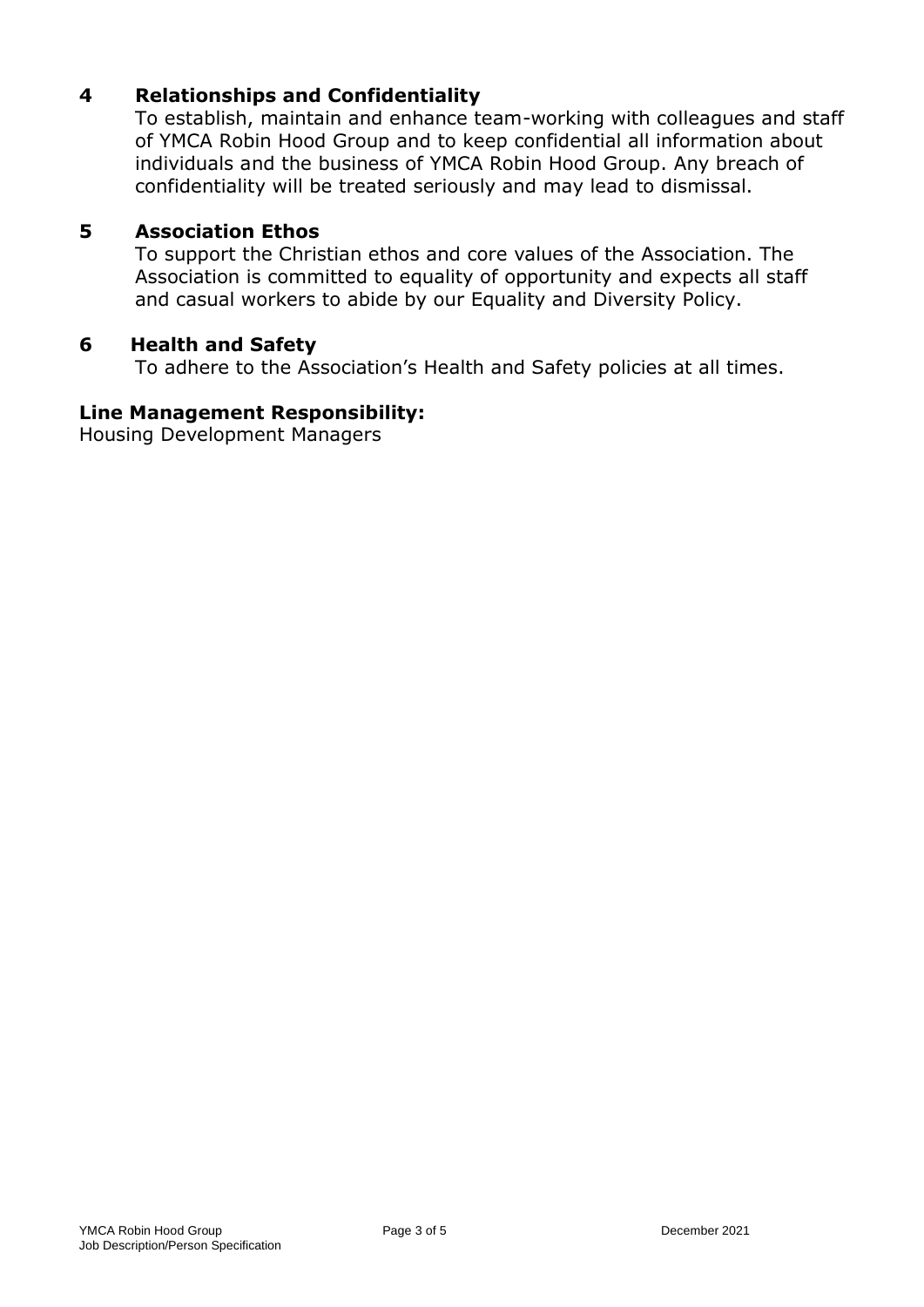# **PERSON SPECIFICATION**

**Please ensure that you address all the requirements marked with an "A" in the final column as we will be looking for this information when Shortlisting.** 

# **Job Title: Housing Operations Manager (Service Delivery)**

| <b>Area</b>                                           | <b>Criteria</b>                                                                                                                                                                                                                                                       | How           |
|-------------------------------------------------------|-----------------------------------------------------------------------------------------------------------------------------------------------------------------------------------------------------------------------------------------------------------------------|---------------|
|                                                       |                                                                                                                                                                                                                                                                       | Assessed<br>∗ |
| 1 Experience                                          | 1.1 Experience of leading and managing housing<br>services at a senior level                                                                                                                                                                                          | A, I          |
|                                                       | 1.2 Demonstrable experience of managing<br>complex budgets including monitoring income and<br>expenditure; forecasting and annual budget<br>setting; building rent schedules                                                                                          | A, I, T       |
|                                                       | 1.3 Experience of developing positive relationships<br>with a range of stakeholders, including external<br>partners, funding bodies, managers, employees<br>and service users                                                                                         | A, I          |
|                                                       | 1.4 Extensive experience of working with,<br>maximising and monitoring Housing Benefit<br>payments and other statutory funding streams<br>relating to housing OR extensive experience of<br>managing community asset development<br>programmes and training contracts | A, I          |
|                                                       | 1.5 Experience of presenting data, KPI and<br>metrics information to a wide range of audience                                                                                                                                                                         | A, I          |
|                                                       | 1.6 Extensive experience of managing diverse<br>teams including recruitment, training, support,<br>motivation, engagement, managing performance,<br>undertaking disciplinary action                                                                                   | A, I          |
| 2 Skills,<br><b>Abilities and</b><br><b>Knowledge</b> | 2.1 Current in depth knowledge of current and<br>future developments in housing best practice and<br>legislation safeguarding adults, homelessness,<br>refugees and asylum seekers, benefits and the<br>welfare system                                                | A, I          |
|                                                       | 2.2 Ability to secure new and existing funding<br>through writing funding bids and applications, and<br>monitor funding programmes                                                                                                                                    | A, I, T       |
|                                                       | 2.3 Ability to learn quickly, absorb information,<br>multi-task, prioritise and delegate using effective<br>organisation, decision making, planning and<br>problem-solving skills                                                                                     | A, I          |
|                                                       | 2.4 Excellent verbal and written communication<br>skills and the ability to write letters and reports<br>with clarity                                                                                                                                                 | A, I, T       |